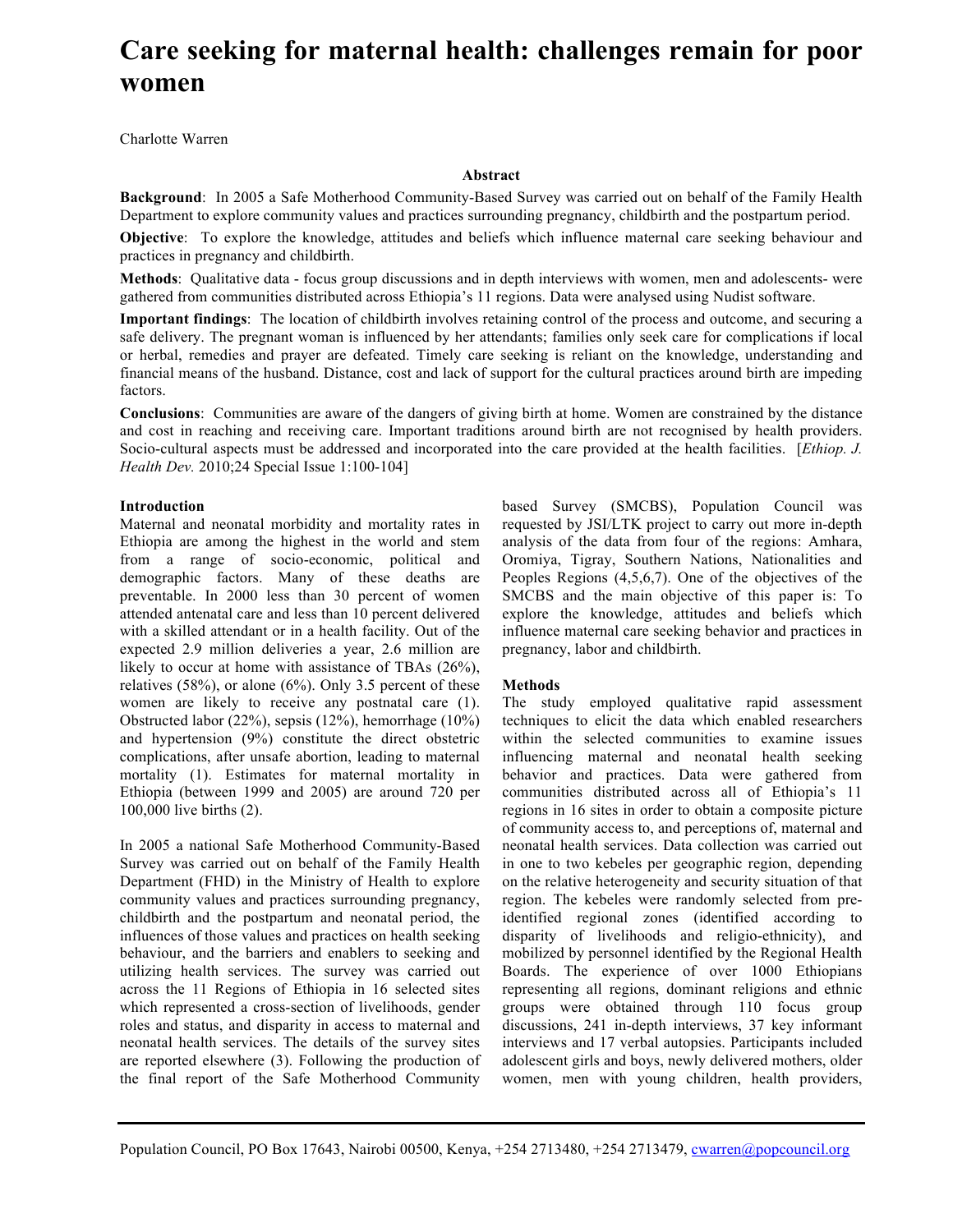traditional birth attendants (TBAs) and elders. Emphasis was placed on the principles of informed consent, privacy and confidentiality and the researchers explained the objectives of the study, and a guarantee that all contributions would remain anonymous. Participants were encouraged to use local terms and concepts to describe knowledge and practices, and in doing so to construct a picture of the socio-cultural and demographic dynamics that influence maternal and neonatal health, and the care-seeking behavior of the community.

All discussions and interviews were recorded on labeled tapes, and the responses were backed up with detailed notes and observations taken by a non-participating colleague. A core group of medical anthropologists monitored the consistency and quality of data. The transcription of data, and translation into English, was initiated during the data collection process, and overseen by a medical anthropologist in Addis Ababa. The transcriptions were entered and analyzed using 'Nudist' software.

### **Results**

The decision to choose the location for the birth (which is frequently within the home) is largely determined by the husband and sometimes other senior family members such as the mother in-law or older sister in-laws. The main overriding factors that contribute to the decisions and prevent women from accessing care during birth include: the lack of awareness of the decision makers as to the importance of skilled attendance at birth; the rapid onset of complications; the lack of accessible roads, harsh terrain and weather conditions, and high transport costs to reach the facilities; and the high costs of treatment within the facilities. TBAs (both trained and untrained) said they only send the mothers to deliver in the hospital if there is a severe complication. Many women prefer giving birth in the comfort of their own home. Often facilities do not allow close relatives or friends to be around the mother during labor, yet that support is known to sustain the woman during the birthing process. However some fathers from the region indicated that their most recent children were born in hospitals but this was due to a recognized problem during pregnancy or early labor.

Preference for the exact location of birth is within the home where women feel most comfortable; either inside her bedroom, on the floor next to the fireplace in the kitchen where it is warm or another secluded area. By tradition, the husband does not normally enter the delivery room but he should be around the house: '*It is important for the husband to be around, because if the wife encounters severe complications during childbirth, he can take her to the hospital' (*woman Oromiya).

Findings also indicate that men are reluctant to go away when their wives are in their late stages of pregnancy "... *last time when I was asked to go for a training, I refused because it was almost time for my wife to give birth and she was weak… But they forced me and I went. But I couldn't follow the lesson attentively…"* (Amhara). One man from Oromiya stated: *"I held my wife's hand and supported her body. I shared her anxiety as well".*

The recognition of obstetric complications was relatively consistent across genders, although women, men and TBAs varied in the responses they considered to be appropriate. Recognition of the cause and severity of the complication directly correlates to subsequent careseeking behavior. The protagonists involved in the decision-making process are not limited to the woman experiencing the complication: the TBA or birth attendant, the husband, and various relatives, all influence the decision to varying extents. TBAs and elder women are the groups most likely to recognize the significance of complications and to recommend an effective course of action.

The response to complications reflects the dichotomy between theory and practice. The strong religious foundations of all the communities, both Christian and Islamic, are manifest in a philosophical acceptance of unfolding events: 'God's will' is often cited as an explanation or justification, and the prevailing belief in prayer as a strategy may contribute to delays in taking more proactive steps. *'If a mother is in this kind of situations, her only hope is to pray to god. It is rather better than going to a hospital'*. Thus the first response to a problem is to pray, and subsequently, if no improvement is observed, to apply local/herbal solutions to the complication, and, as a last resort, to refer to a health facility.

There is a strong trans-regional association of a heavy workload during pregnancy with subsequent complications "…*the fetus will also be damaged or negatively affected inside due to heavy tasks of the mother during pregnancy"* (SNNPR). Inadequate birthspacing combined with poor nutrition during pregnancy (Amhara) are thought to physically weaken the mother and extend labor. Some women acknowledged that a young mother is physically unprepared for childbirth and therefore more susceptible to complications.

The majority of all respondents identified breech presentation, prolonged labor, maternal exhaustion retained placenta, prolapsed uterus and excessive bleeding in the mother and stillbirth in the infant as the main problems during childbirth and why they will seek care at health facilities. Hemorrhage is the most

*Ethiop. J. Health Dev* 2010;24 Special Issue 1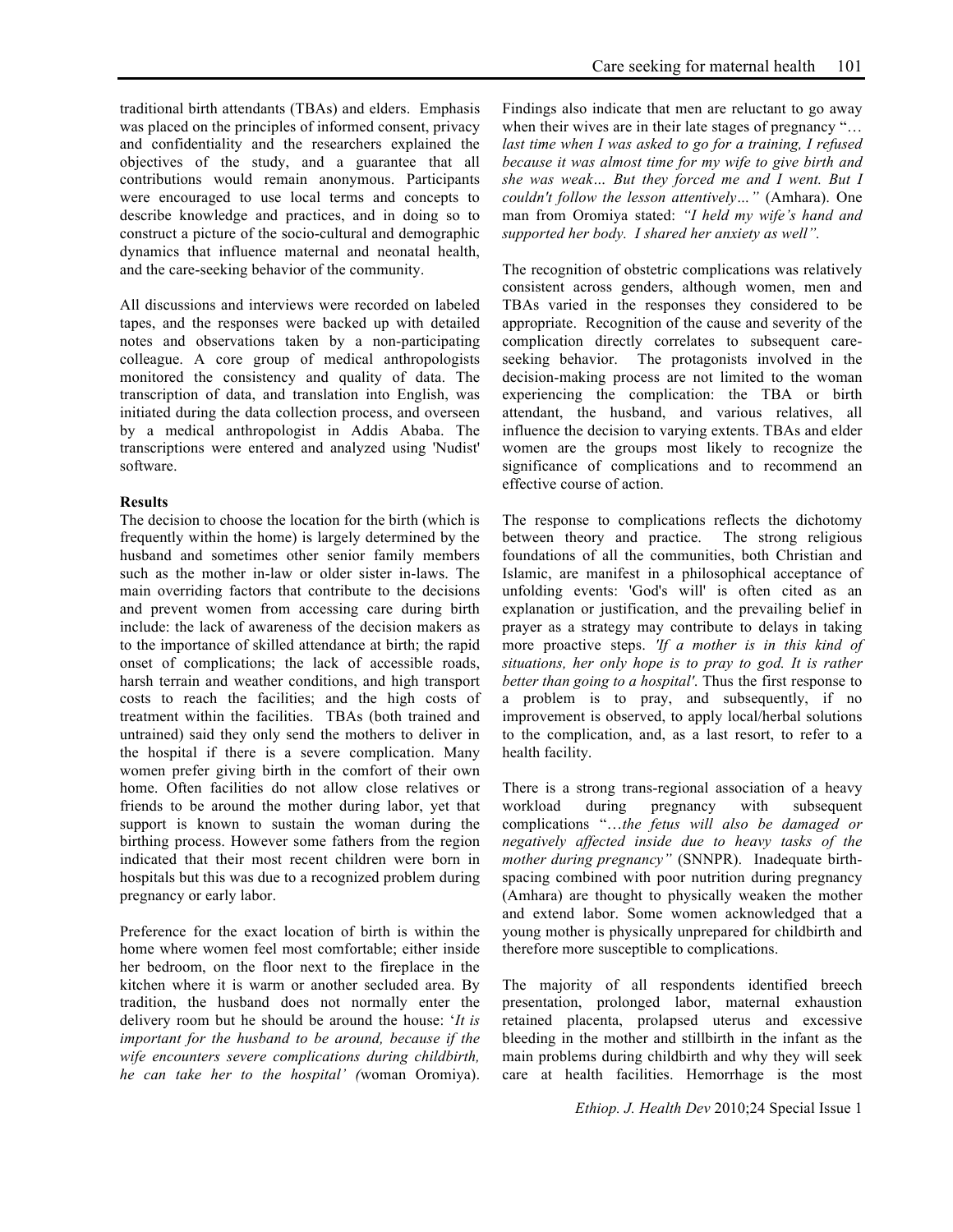frequently cited complication and most common cause of maternal death. Men in SNNPR however perceived bleeding as normal during a woman's first delivery. Women are expected to deliver the 'second baby' (the placenta) into a hole, but excessive bleeding is a frequent complication. Some complications are recognized as worthy of referral, while others are considered as 'normal' despite variations in severity: '*If the child's position was not correct, they would have taken me to the hospital. But since it was correct, they just waited until I delivered'*. This was despite the fact that the woman was losing a considerable amount of blood: *They let the blood flow out because they said I wouldn't have stomach aches after the blood has flown out'* (Oromiya). Participants from Oromiya said that delivery could also be complicated by female genital cutting which scars the genitalia and causes prolonged/obstructed labor.

Many women indicated that when complications do occur during pregnancy, labor and childbirth, there is some laxity in making the decision to take her to the hospital. The husband will sometimes insist on waiting for some time, presuming that the situation might somehow rectify by itself. Nevertheless, some men do recognize negative consequences for women who deliver at home; Labor pains occurring when the mother has no one to assist her as people are working in farms, or labor occurs at night, or midwives are located far away. Even if the midwife is present then there are still complications such as the lack of mechanisms to curb excessive bleeding and the lack of knowledge in discerning and recognizing complications. They often delay in informing the mothers during labor and delivery of any impending complications which can result in death … *"We stay at our home and we give birth, by the time they tell us of complications, it is already dangerous … we just die we do not have an option because we cannot afford to pay for a car to take us to hospital* (woman from Amhara).

Traditional healers are often sought to remedy complications. Some believe that the placenta will be delivered when the woman takes herbs or other traditional medicine or procedures: *"it will come out, or else she may die"*. Another remedy described by a TBA in Amhara included tying cloth tightly around the woman's waist to prevent the placenta disappearing further into her body. An untrained TBA from SNNPR remarked: *"… They called me to discard the placenta. I helped the birthing mother by massaging her back and waist. For the cases where the placenta failed to come out, I would just insert my hand inside the mother and drag out the remnants…"*.

In the event of complications, the TBA generally guides the families when problems exist and advises the care givers present to escort the women to a health facility. Sometimes TBAs provide a referral letter. That makes it easier for the woman to get an emergency treatment at the facility. The husband is expected to seek for credit facilities in case money has to be raised for transport if there is a complication. He will sell a cow or borrow from neighbors and friends to foot the bill – but often this takes place only once the complication has occurred. However if there is no money then nothing is done… *"… If she does not have money, she might die. The only thing we can do is to go to her funeral…" (*Father, Amhara).

Although mothers were fatalistic about not being able to make use of health facility services, due to lack of money, long distances, and or knowledge, many concurred that there were merits of going to the health facilities. They recognized that the health providers are experienced and qualified with the ability to handle complications especially if the woman bleeds or has a retained placenta. The providers will also refer to a higher facility if necessary. The provider also checks the baby and gives advice on how to care for the babies, including importance of immunization. The following cases illustrate the recognition of health providers' expertise and the influence of education and financial resources:.

*"A woman became ill when she was about to deliver. They took her to Ambo Meda, then to Addis Zemen, then to Gondar because it was beyond their capacity. She had a cow and she sold it for 800 birr to cover transportation costs. She was able to get good medical care and returned healthy. If it was us (the poor), we could have died"* (woman Amhara).

*"If my husband does not have money, he may say 'why should I take you to a facility', out of ignorance. He will take me there only when the illness becomes serious or when I am close to death. If we had a facility here, I could just go without telling him and tell him to pay after I get treated*" (woman Amhara).

In contrast a number of respondents said they did not believe the health facilities offer anything that cannot be done at home. The main deterrent includes the added expenses in terms of food, service provision and transport costs to the facility. Some believe that the health providers do not help at all and certainly do not offer the newly delivered mother the variety of specific foods around childbirth nor recognize the cultural ceremonies to ward off evil spirits. In addition many fathers believe that the mothers should stay in the facility two or three days to recover from the birth and not put themselves and newborn at additional risk traveling so soon after birth. Maternal mortality is perceived to be due to delays of health service delivery or due to negligence of the health professionals. Community members believe there are a lot of unnecessary referrals whenever a complication is realized thus wasting time while moving from center to center leading to eventual deaths.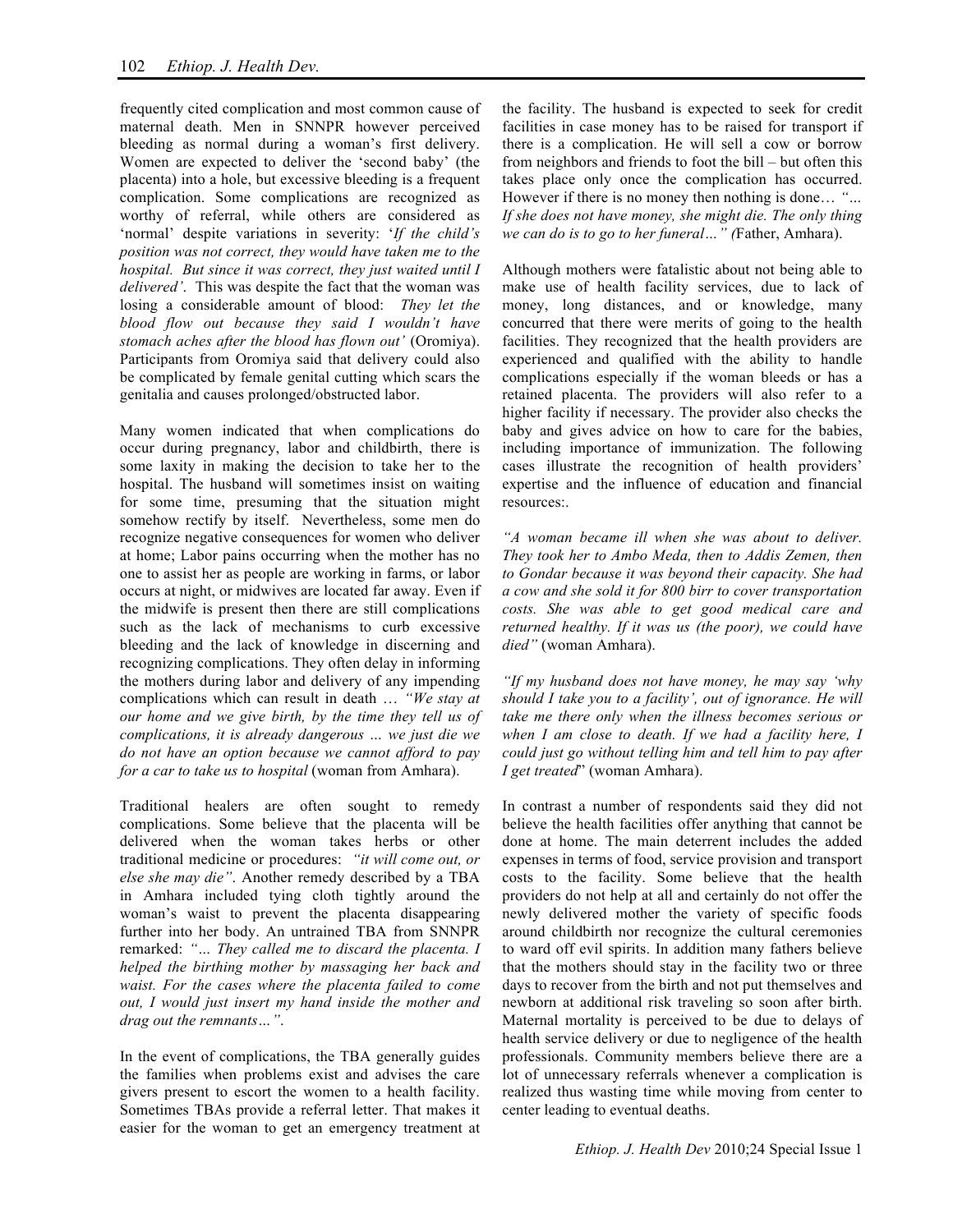#### **Discussion**

The socio-cultural environment creates, sustains and enforces community beliefs and practices, which in turn, influence the status of maternal and neonatal health. Understanding the context in which such beliefs and practices evolve is central to developing strategies to address health issues, as the outcomes of interventions are highly dependent on community acceptance and attitudes.

The location of childbirth involves a balance between retaining control of the process and outcome, and securing a safe delivery. The majority of births continue to occur in the community, with unskilled attendants. Factors that contribute towards community births include the fact that mother and family retain control and ownership over the process and outcome of childbirth and they have community care and support especially in carrying out the cultural elements surrounding childbirth. Other factors that influence the decision include: the identity and knowledge and education level of the decision-maker and the financial resources of the household. The male role during childbirth is primarily as a decision-maker, but the community does value the emotional and practical support offered by husbands especially in the event of complications, in order to facilitate referral and the necessary resources. The existence and perceived severity of an obstetric complication as well as the perceived capacity and skills of available health providers, contribute to the decision on where to give birth.

Physical distance from expert care is a well recognized factor contributing to maternal morbidity and mortality (8). Historically, single solutions over the last few decades such as the promotion of ANC and use of TBAs have not resulted in reductions in maternal morbidity and mortality (9). While it is recognized that emergency obstetric care can save lives, delays in deciding to seek care and reach care mean that these services are underutilized.

TBAs are a key variable in the outcome of childbirth: they influence the birth preparedness, the progress and hygiene of childbirth, and the recognition and referral of complications. Community members with higher levels of education and exposure to information are more likely to recognize the potential benefits of formal health care, and to respond to complications at an earlier stage. Community knowledge and recognition of danger signs such as bleeding, retained placenta and obstructed labor are broadly consistent with bio-medical recommendations. A number of respondents implied that women who deliver in a health facility are perceived to have relinquished control over the process to health

providers who appear to be insensitive to traditional elements of childbirth and their attitudes alienate clients. In addition, shortages of trained personnel, lack of equipment, drugs and other commodities mean that when women and their families do seek care, the nearest facilities are ill equipped to deal with the problems and have to be referred elsewhere.

# **Conclusion**

Although expectant mothers benefit from high levels of community support, both moral and practical during pregnancy and childbirth, very few decide on delivering with a skilled attendant. Many prefer delivering at home in the company of known and trusted relatives and friends where customs and traditions can be observed. Even though communities are aware of the dangers around childbirth, contingencies for potential complications are rarely discussed or made. Such that most families hope or pray that things will turn out well. When things go wrong precious time is lost in finding resources and man power to assist in the transfer to a health facility. However it has to be recognized that the women and their families are constrained by a number of factors which include distance and cost in reaching a facility as well the fact that important traditions and customs around birth are not recognized by health care providers. Until these socio-cultural aspects are recognized by the health care providers and incorporated into the care provided at the health facilities we will continue to see women giving birth at home.

## **Acknowledgements**

Further to the original Safe Motherhood Community Based Survey Report 2006 funded by UNFPA we acknowledge the support from John Snow Inc and The "Last Ten Kilometers: What it Takes to Improve Health Outcomes in Rural Ethiopia Project" for providing Population Council with the opportunity to reanalyze in depth the findings in four major regions: Tigray, Oromiya, Amhara and Southern Nations, Nationalities And Peoples. We acknowledge the financial support from The Bill and Melinda Gates Foundation.

#### **References**

- 1. Central Statistical Authority (CSA) and ORC Macro. Ethiopia Demographic and Health Survey. Addis Ababa, Ethiopia: CSA & ORC Macro. 2006.
- 2. Hill K, Thomas K, AbouZahr C, Walker N, Say L, Inoue M, Suzuki E [On behalf of the Maternal Mortality Working Group]. Estimates of maternal mortality worldwide between 1990 and 2005: an assessment of available data. Lancet 2007;370:1311- 19.
- 3. Federal Democratic Ministry of Health, (FDRE) Ethiopia, Final Report on the Safe Motherhood

*Ethiop. J. Health Dev* 2010;24 Special Issue 1